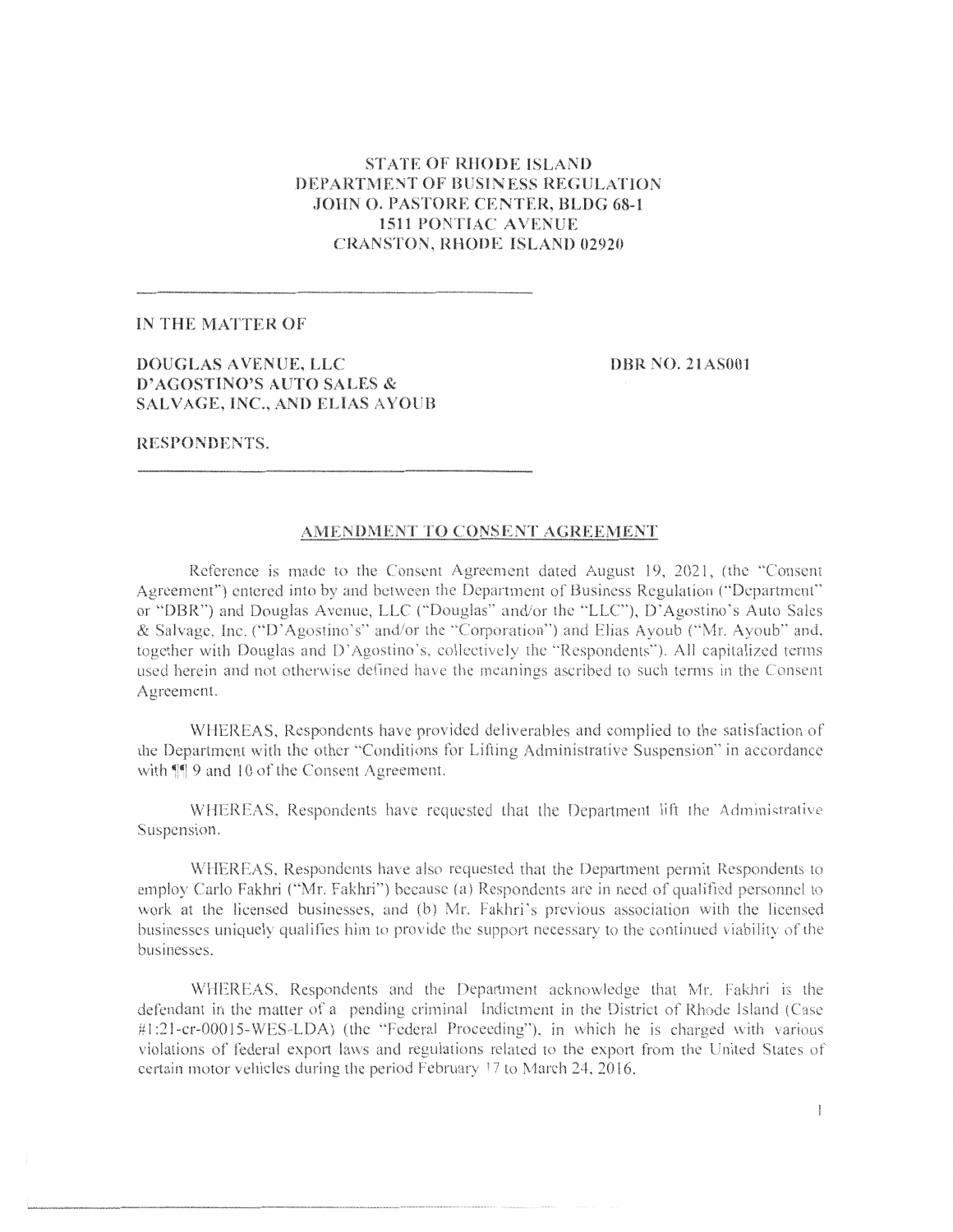WHEREAS, the Department is agreeable to such request subject to certain terms and conditions.

NOW. THEREFORE, the Department and Respondents hereby agree as follows:

Administrative Suspension Lifted. The "Administrative Suspension" is lifted in  $\mathbb{L}$ accordance with  $\P$  9 and 10 of the Consent Agreement.

Renewal Application. Respondents have provided the Department a complete  $2.$ renewal application, including payment of the license fee, for renewal of the Auto Body License; upon execution of this Amendment, the Department will issue the renewal license which will have an expiration date of  $\sqrt{\frac{2}{2}}$   $\frac{6}{202}$  . 202  $\frac{4}{2}$ . At the time of the Consent Agreement, the Salvage Yard license had recently been renewed; it currently has an expiration date of June 30, 2025.

3. Confirmation of Disposition; Employment Conditions. Respondents may employ Mr. Fakhri for the licensed businesses provided he is able to resolve the Federal Proceeding without a felony conviction ("Federal Disposition") and subject further to the conditions set forth in this Agreement. Respondents shall provide the Department with written confirmation of the Federal Disposition. Mr. Fakhri's employment is also conditioned upon (a) Mr. Fakhri complying with all terms and conditions of the Federal Disposition, (b) Mr. Ayoub directly supervising Mr. Fakhri's employment, and (c) Respondents complying with all terms of this Amendment.

Required Reporting. In the event Mr. Fakhri (a) fails to comply with any of the  $4.$ terms or conditions of the Federal Disposition, or (b) is hereafter arrested, charged or convicted of any criminal felony involving dishonesty, breach of trust, forgery, embezzlement, obtaining money under false pretenses, bribery larceny, extortion, conspiracy to defraud, false dealing or similar offenses, Respondents shall inform the Department of same, in writing, within ten (10) business days, whereupon paragraph 3 of this Amendment permitting Mr. Fakhri to be employed by Respondents shall immediately be rescinded and the provisions of the Consent Agreement prohibiting Mr. Fakhri's ownership, affiliation, association or employment of, with or by any of the licensed companies shall be reinstated.

Inspections. The Department's regulatory authority to conduct random inspections  $\mathcal{S}_{1}$ and audits of the Respondent licensees shall remain in full force and effect.

6. Effect of Amendment. Except as amended hereby, all other terms of the Consent Agreement shall continue and remain in full force and effect. The parties agree that the Consent Agreement, as amended by this Amendment, represents the final determination of this matter.

Waiver of Hearing and Appeal. By agreeing to resolve this matter through the  $7.$ execution of this Amendment to the Consent Agreement, Respondent knowingly and voluntarily waives any right to an administrative hearing and waives any right to pursue an appeal to the Superior Court under the Rhode Island Administrative Procedures Act, R.I. Gen. Laws § 42-35-1, et seq.